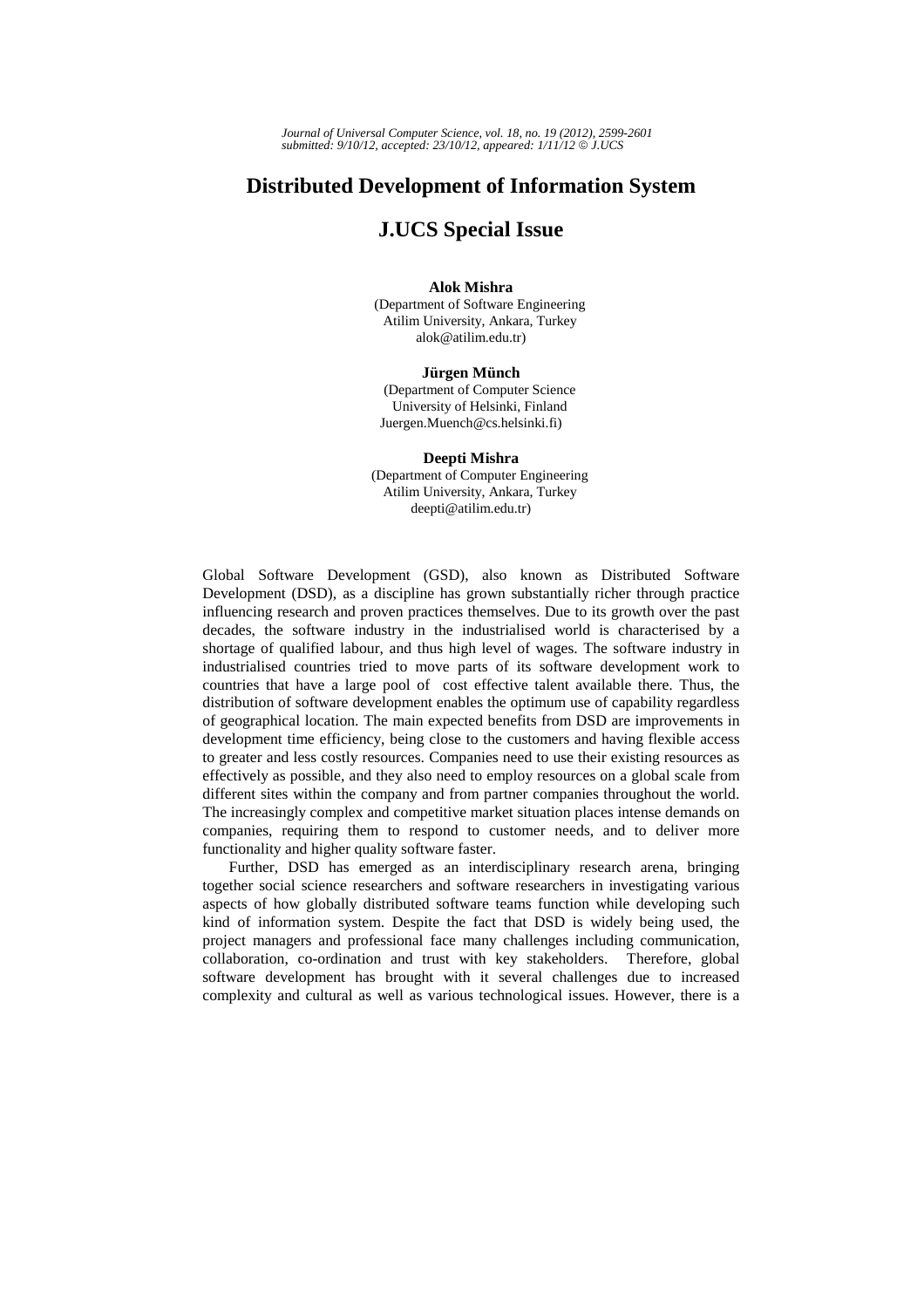number of problems that still remain to be solved before the full potential of GSD can be achieved. One of the main constraint is that development technologies are insufficient to support for distributed development. There is still a significant understanding to be achieved, methods and techniques to be developed, and practices to be evolved before it becomes a mature discipline.

This Special Issue on distributed development of information system of the international Journal of Universal Computer Science includes papers received from a public Call for Papers and extended and improved versions of those papers that were selected from the best submissions of the International Workshop on Information Systems in Distributed Environment (ISDE 2010). The aim of this workshop has been to serve as a forum for academics, researchers, practitioners and students in the field of distributed or global software development, by presenting new developments and lessons learned from real world cases, and to promote the exchange of ideas, discussion and development in these areas.

The Distributed Software Development involves various challenges, many of which are related to the lack of trust experienced by team members since they often do not know each other personally. Other problems are related to communication, coordination and collaboration. Bearing in mind that providing information about coworkers may increase both the team spirit and the team members' confidence in each other, José Luis Hernández et al. have carried out surveys to discover what information might be useful in attaining this objective, and to reduce those problems related to the three 'c's. The results of this analysis have helped to obtain the requirements required to design a tool to support global software development.

Research in virtual teams and distributed work argues that the lack of collocation places an overhead on the performance potential of large, globally distributed teams. In this paper, George M. Giaglis and Diomidis Spinellis revisit this principle through a case study of Free/Libre Open Source Software (FLOSS) development to demonstrate how globally dispersed FLOSS communities manage to overcome the problem of geographic separation of their members.

Today's globalization of software development has its advantages, but also its limitations. Software project managers often lead the production of new software versions and their release on the market. Ricardo Colomo-Palacios et al. in their paper analyzed the main challenges faced by software product managers in release planning with regard to the adoption of Global Software Development (GSD) practices for developing packaged software. To achieve this objective, two qualitative techniques are used in this study, namely, Focus Group and Delphi Study and observed that GSD is found to be highly influenced by issues concerning personnel and human resources management.

Luis Iribarne et al. reported an interactive, structural metamodel for user interfaces based on component architectures as a way to abstract, model, simplify and facilitate implementation. Their work also presents a case study based on an Environmental Management Information Systems (EMIS), where three actors (a politician, a GIS expert, and a technician) cooperate in assessing natural disasters.

In Distributed Software Development (DSD) in spite of increase productivity and cost reduction there are some challenges such as temporal distance, geographical dispersion and the socio-cultural differences. Specifically added new requirements